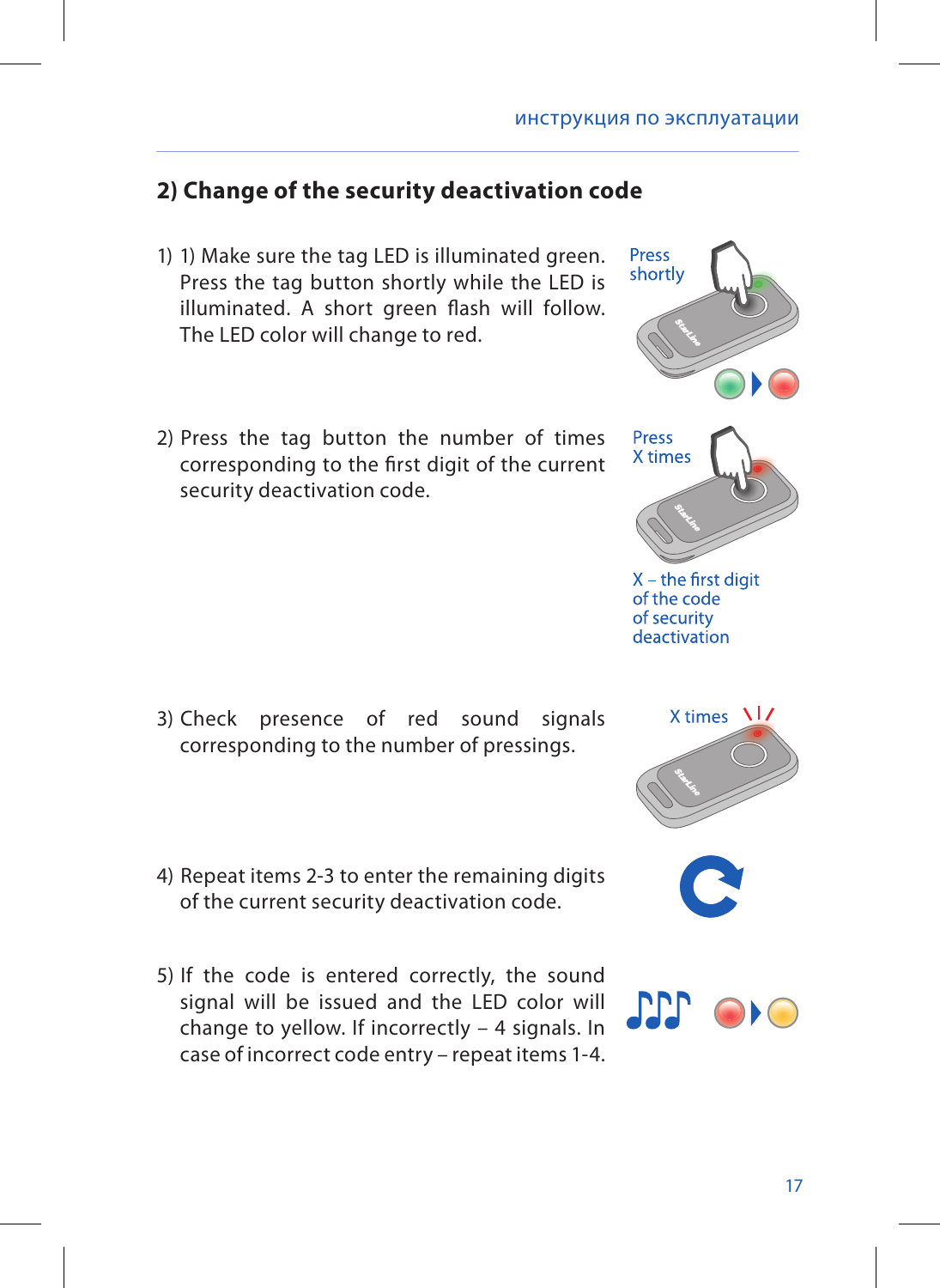#### Motoimobilizer Starl ine V66

6) Press the tag button the number of times corresponding to the first digit of the new security deactivation code.

- 7) Check presence of red sound signals corresponding to the number of pressings.
- 8) Enter the other digits of the new security deactivation code similarly to items 6-7.
- 9) Check presence of 2 sound signals.
- 10) Enter the new code again, repeating the actions of items 6-8.
- 11) The immobilizer will confirm the successful recording of the new code by 2 sound signals. If 4 sound signals are heard, repeat the actions starting from item 1.



 $Y$  – the first digit of the new security deactivation code





**JJ** 



יני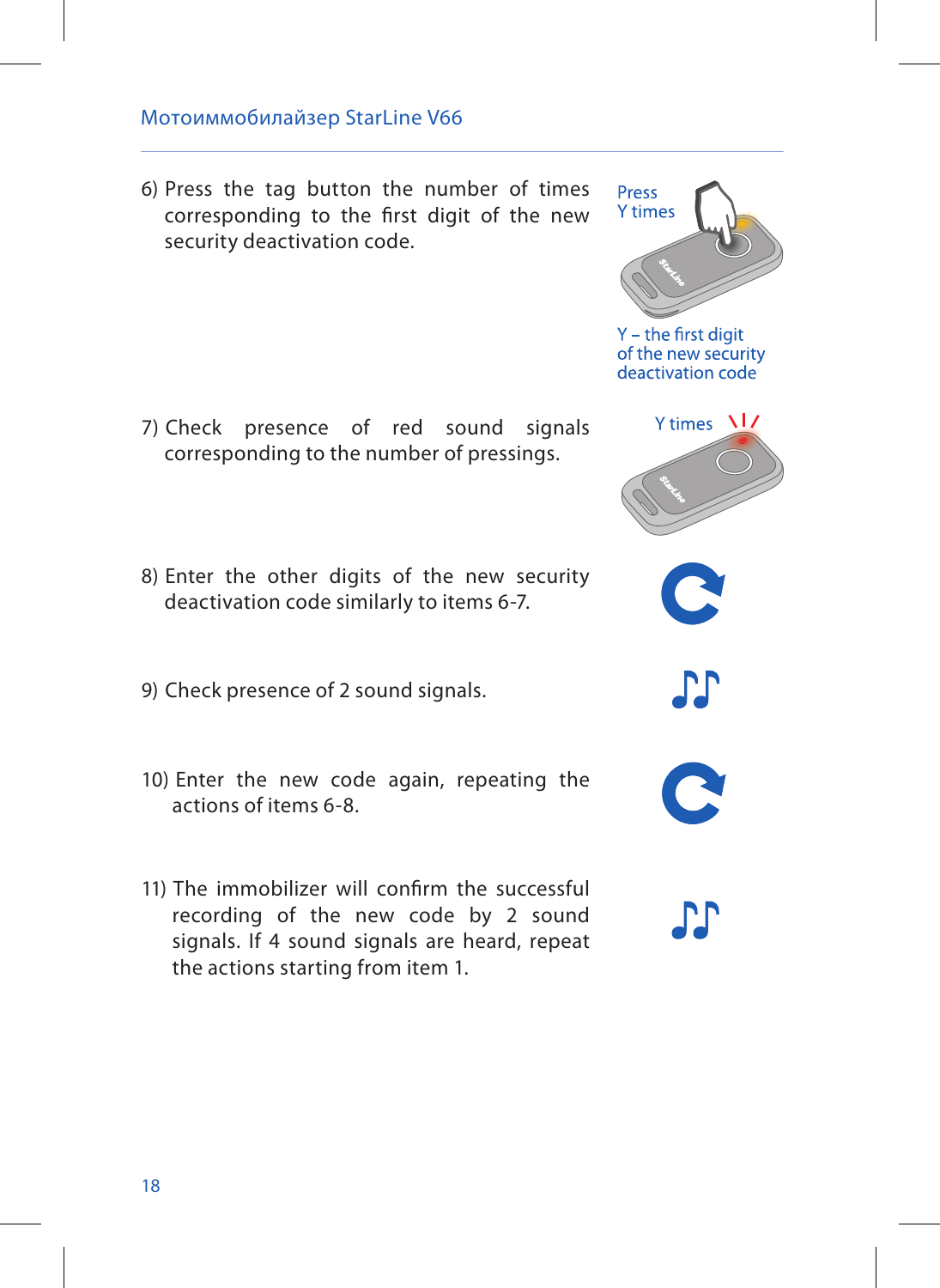# **Device registration**

Use the "Device registration" mode for registration of new components.



To prevent unauthorized adding of new components, entry in the "Device registration" mode is possible only from the "Security off" mode.

All the components should be registered in one cycle. In total, up to three devices can be registered in the system.

### **Entry in the "Device registration" mode**

- 1) Press the clutch\* (brake) handle and hold it for Hold for 5 s. 5 seconds.
- 2) The marker lights will light up for 3 seconds. During this time, release the clutch (brake) handle.

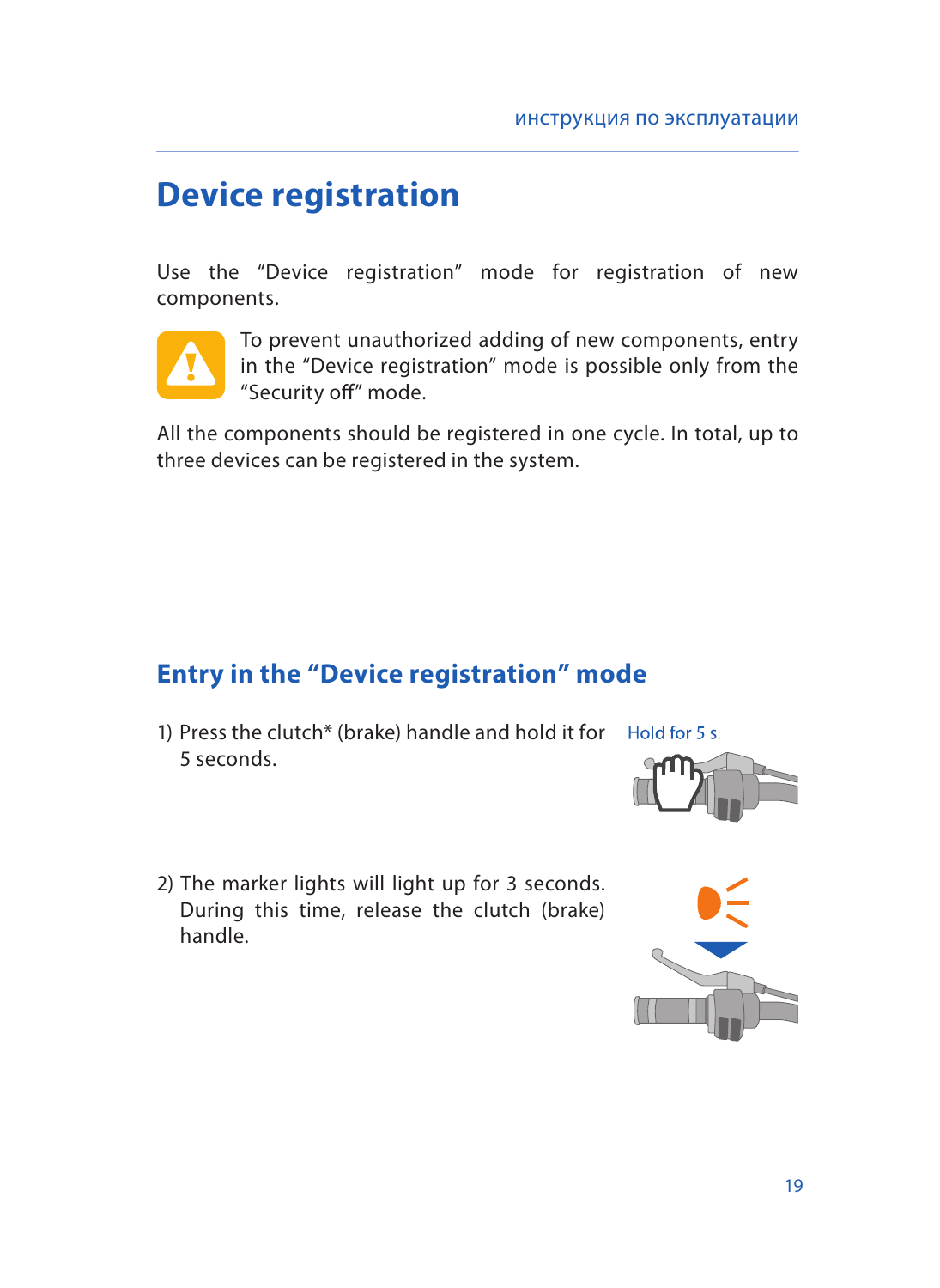### Motoimobilizer StarLine V66

3) Press the clutch\* (brake) handle 7 times.

4) Switch on ignition and monitor presence of 7 light and sound confirmation signals.

Exit from the "Device registration" mode is performed by ignition switch-off.



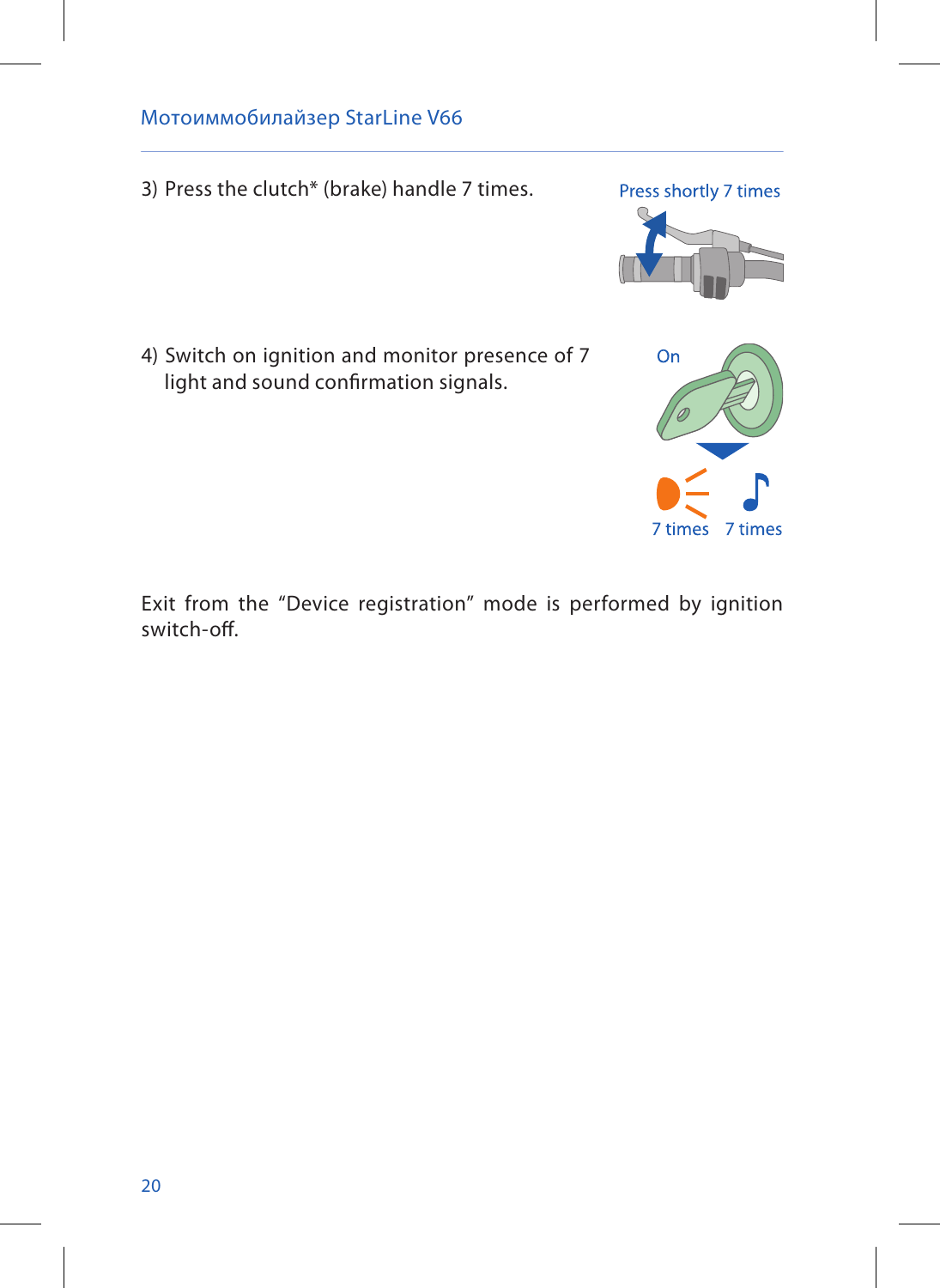## **Tag registration**

Switch over the immobilizer to the "Device registration" mode and do as follows:

1) Remove the batteries from the tag.

2) Press and hold the tag button and install the battery. The tag LED will light up red.

- 3) Release the button and check presence of a series of red flashes for 10 seconds.
- 4) Successful registration will be confirmed by a green flash on the tag and 2 sound signals of the siren.
- 5) 5) Repeat items 1-3 for the remaining tags.







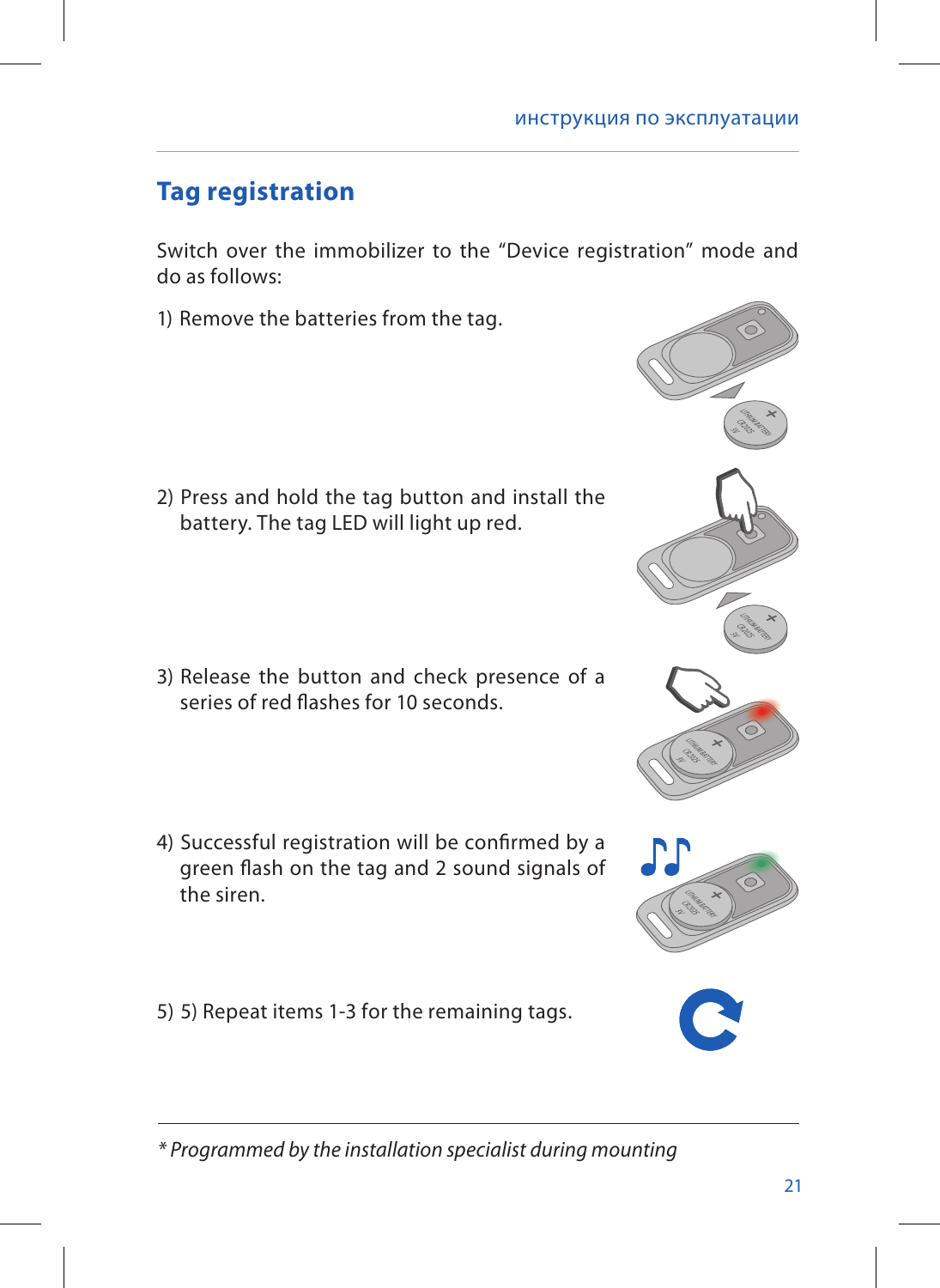### **Smartphone registration**

The smartphone is registered in the system using the StarLine mobile application.



As you exit from the mode, sound signals will follow, corresponding to the number of registered tags and smartphones.

# **Discharge of the tag battery**

**6 sound signals** at the time of security deactivation mean that the tag battery is discharged. Replace the tag battery.

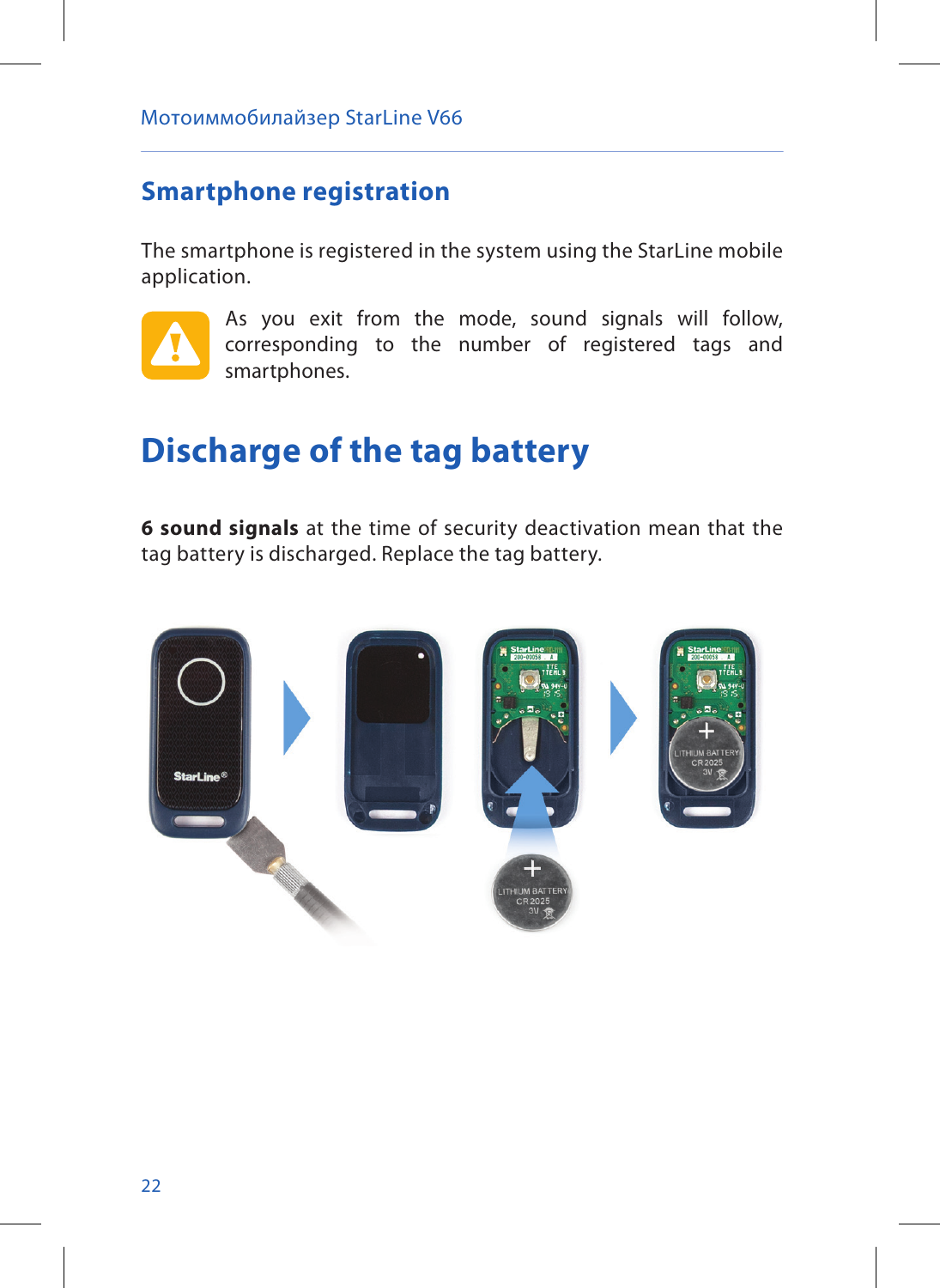## **Emergency security deactivation**

If the tag was lost or the tag battery is discharged, the alarm will be activated at ignition switch-on and the motorcycle engine will be blocked.

To deactivate immobilizer security, enter the code of security deactivation given on the plastic card, by means of the clutch\* (brake).

| <b>Emergency security deactivation</b>                                                                          | <b>Security deactivation</b><br>code |
|-----------------------------------------------------------------------------------------------------------------|--------------------------------------|
| 1. Switch on the ignition. The alarm<br>is activated and the engine is blocked                                  |                                      |
| 2. Switch off the ignition.                                                                                     |                                      |
| 3. Press the clutch handle the number<br>of times equal to the first digit of the<br>security deactivation code | Service code                         |
| 4. Switch on the ignition.                                                                                      |                                      |
| 5. Beneat items 2-4 to enter the                                                                                |                                      |
| remaining digits.                                                                                               |                                      |
| 6. The correct code entry will be<br>confirmed by 3 sound signals. System,<br>security will be deact vated.     |                                      |
| Technical support telephone.                                                                                    | 8-800-333-80-30                      |

Do as follows for security deactivation:

- 1) Switch on the ignition. The alarm is activated and the engine is blocked.
- $On$

- 2) Switch off the ignition.
- 3) Press the clutch\* (brake) handle the number of times corresponding to the first digit of the security deactivation code.







 $X$  – the first digit of the security deactivation code

*\* Programmed by the installation specialist during mounting*